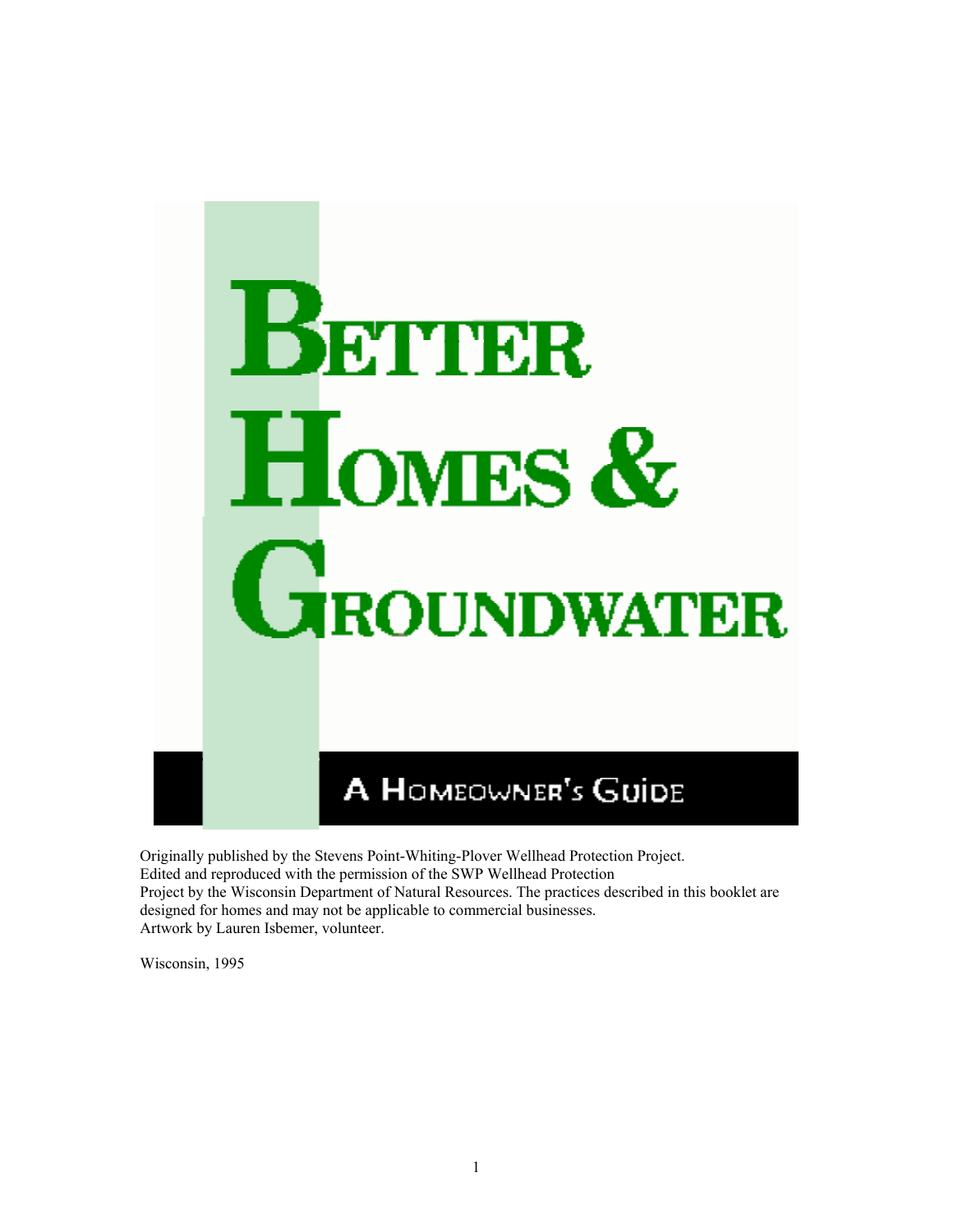# **Why Read this Booklet?**

Many people in Wisconsin are concemed about their drinking water. It's no wonder why:

- A recent study indicated about 50% of the wells that have been sampled have high levels of nitrates (>2 parts per million).
- Almost 11% had detectable levels of pesticides.
- We read each week about incidents of groundwater and drinking water contamination in all regions of the state.

## **What Can You Do?**

Groundwater protection is not just an agricultural or industrial challenge. Homes affect groundwater, too. Many families are already trying to be "groundwater smart" and this booklet offers ideas to help them do the best job possible.

If you haven't thought much about groundwater protection before, start by experimenting with some of the practices in this booklet. Most homeowners find that groundwater protection is not only the right thing to do - it's also easy and economical.

#### **Not Just Groundwater**

By using the practices in this book, you'll do more than keep groundwater clean and safe:

- **Streams and lakes**: you'll prevent toxins from contaminating fish and reduce the excessive growth of weeds choking your local lakes.
- **Family safety**: you'll protect your family from accidental poisoning and exposure to hazardous chemicals.
- **Wildlife**: you'll improve habitat for birds and other wildlife.
- **Beautiful homes**: your home will be more attractive, safer and easier to take care of.

**Interested?** Read this booklet and keep it as a handy reference. Try some of the ideas and call some of the phone numbers for more information. Then have a glass of cool, fresh water and take pride in the fact that you're helping to make better homes and groundwater.

# *Fertile Ideas....…*

# *…….for Groundwater Safe Yards*

**Lawn Alternatives**: Many homeowners are finding that a beautiful yard is not necessarily dominated by a carpet of grass. Try replacing parts of your lawn with low maintenance groundcovers, shrubs and perennial flowers that require little or no fertilizer and water. Information to help get you started is available: See references.

|              | <b>Groundcovers</b>      | <b>Shrubs</b>                 | <b>Flowers</b>  |  |  |
|--------------|--------------------------|-------------------------------|-----------------|--|--|
| <b>Shade</b> | Purpleleaf Wintercreeper | Gray Dogwood                  | Columbine*      |  |  |
|              | Periwinkle               | American Cranberrybush Lilies |                 |  |  |
|              | Lily of the Valley       | Blackhaw Viburnum             | Skyblue Aster*  |  |  |
|              | <b>Bugleweed</b>         | Hazelnut*                     | Shooting Star*  |  |  |
| <b>Sun</b>   | <b>Birdsfoot Trefoil</b> | Creeping Juniper              | Butterfly Weed* |  |  |
|              | Bearberry*               | Potentilla*                   | Lupine*         |  |  |
|              | Wineleaf Cinquefoil*     | Virginia Rose*                | Pasque Flower*  |  |  |
|              | American Bittersweet*    | Winterberry                   |                 |  |  |
|              | * Wisconsin native.      |                               |                 |  |  |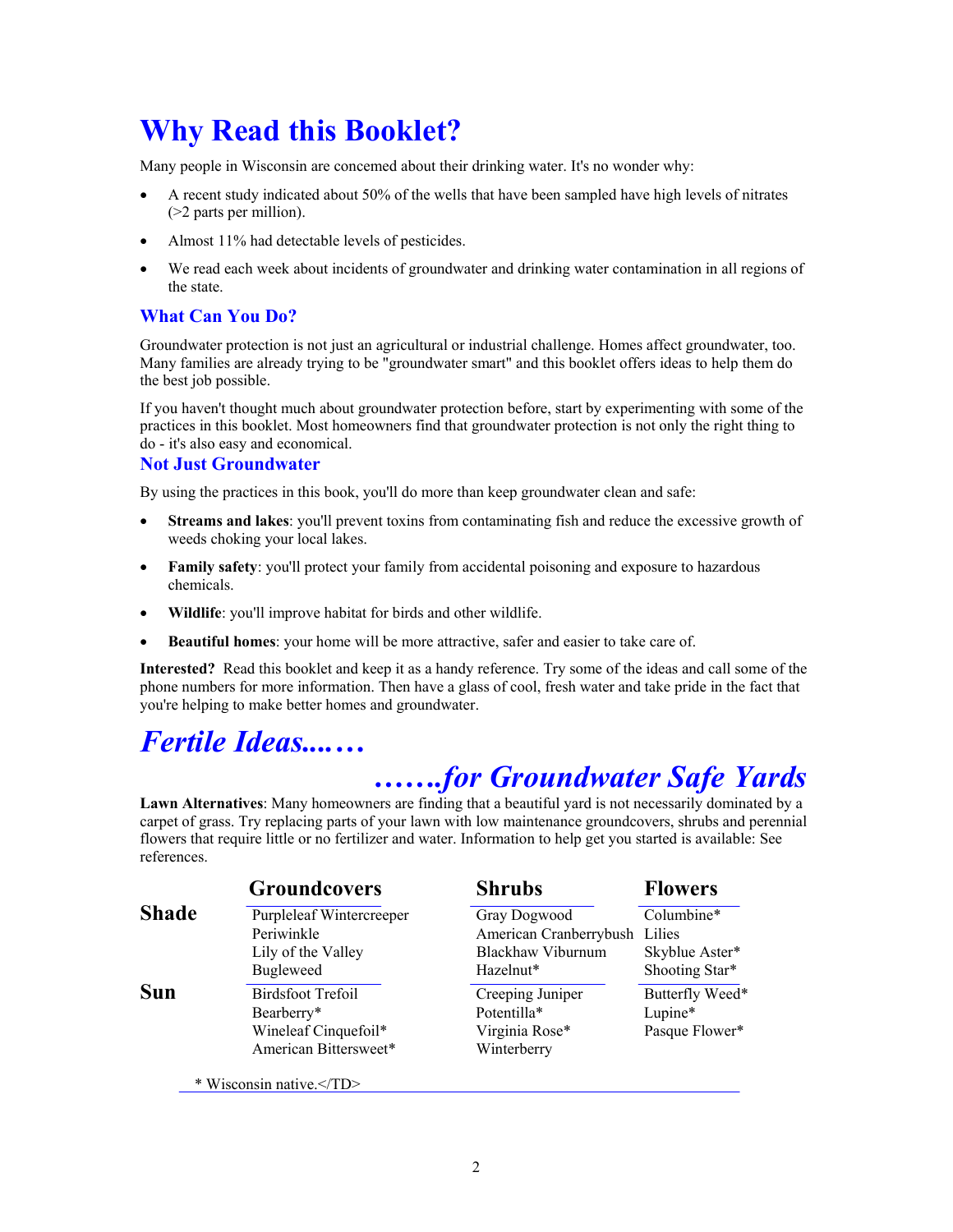**Background**: Fertilizer usually contains nitrogen, phosphate and potash. Nitrogen is the most important lawn nutrient but it can contaminate groundwater with nitrate. Phosphate can contaminate rivers and ponds, causing excess weed growth. The chloride which is often combined with potassium in potash can contaminate groundwater. The numbers on a fertilizer bag indicate the percentages of these three plant nutrients. For example, a fertilizer labeled 10- 1 -4 contains 10% nitrogen, I% phosphate and 4% potash.

#### **Fertilizer Type**: **If you think that your yard is in dire need of fertilizer, follow these steps:**

- Have your soil tested by bringing it to your county Extension Office.
- Choose a fertilizer high in Water Insoluble Nitrogen (WIN). WIN is released slowly and helps prevent "lawn bum" and groundwater contamination. WIN fertilizers cost more, but they're worth it.
- If your soil test calls for potash, apply it with your fall fertilization. Use a fertilizer with a high potash content, like 10-5-14. Potash can help winterize your lawn.

**Fertilizer Amount**: Apply the amount of fertilizer shown in this chart around May 1. Apply the same amount after September 15. By not watering your lawn, you can produce excellent results by applying onehalf of the amount of fertilizer shown.

For example (see shaded lines on chart), on a 3,000 square foot lawn and 10-1-4 fertilizer (10% nitrogen), use 30 lbs of fertilizer in May and 30 lbs after September 15. Remember, don't water and use only 15 lbs each time.

## **Pounds of Fertilizer to Apply** % Nitrogen in Your Fertilizer\*  $\overline{\phantom{a}}$  , and the contract of the contract of the contract of the contract of the contract of the contract of the contract of the contract of the contract of the contract of the contract of the contract of the contrac 5 10 15 20 25 30 45

|             |       | ັ   | 10. |    | ΖU | 25  | 3U  | 40 |
|-------------|-------|-----|-----|----|----|-----|-----|----|
| Lawn        | 1,000 | 20  |     |    |    |     |     | 2  |
| <b>Size</b> | 2.000 |     | 20  |    |    |     |     |    |
| in          | 3,000 | 60  | 30  | 20 |    |     | l O |    |
| Sq.         | 4,000 | 80  | 40  |    | 20 | l 6 |     | 9  |
| $Ft.**$     | 5,000 | 100 | 50  |    | 25 | 20  |     |    |
|             |       |     |     |    |    |     |     |    |

\* % nitrogen is the first number on fertilizer label. For odd numbered fertilizers, simply estimate an amount between the values in the chart.

\*\* Do not include driveway, house, flower beds or other non-lawn areas. Often, the lawn is about half the total lot size.

**About Spreaders**: Set your spreader at half the setting suggested on the fertilizer bag. Place the amount of fertilizer needed for 1,000 square feet (from our chart) in your spreader. Apply the fertilizer to a 1,000 sq.

foot area. If you run out before you finish, decrease the setting; if you have excess fertilizer, increase the setting. Continue to fine tune your spreader as you fertilize your lawn. Use this setting each time you fertilize.

After reading all of this about fertilizers and how to use them and when to use them, you need to remember all of the alternatives to having high-maintenance yards. Natural plantings and gardens can often be less work and provide a more beautiful setting to look at and enjoy.

# **More Fertile Ideas**

#### **Watering: If you must water your lawn, consider:**

- Water twice each week, but skip a watering if it rains.
- Apply inch of water at a time (use a rain gauge or pan to measure).
- Water early in the morning.
- New lawns need lighter, more frequent watering, 30 minutes at a time. Also be sure to maintain a mulch layer of marsh hay or some other material to minimize erosion, and to hold in soil moisture.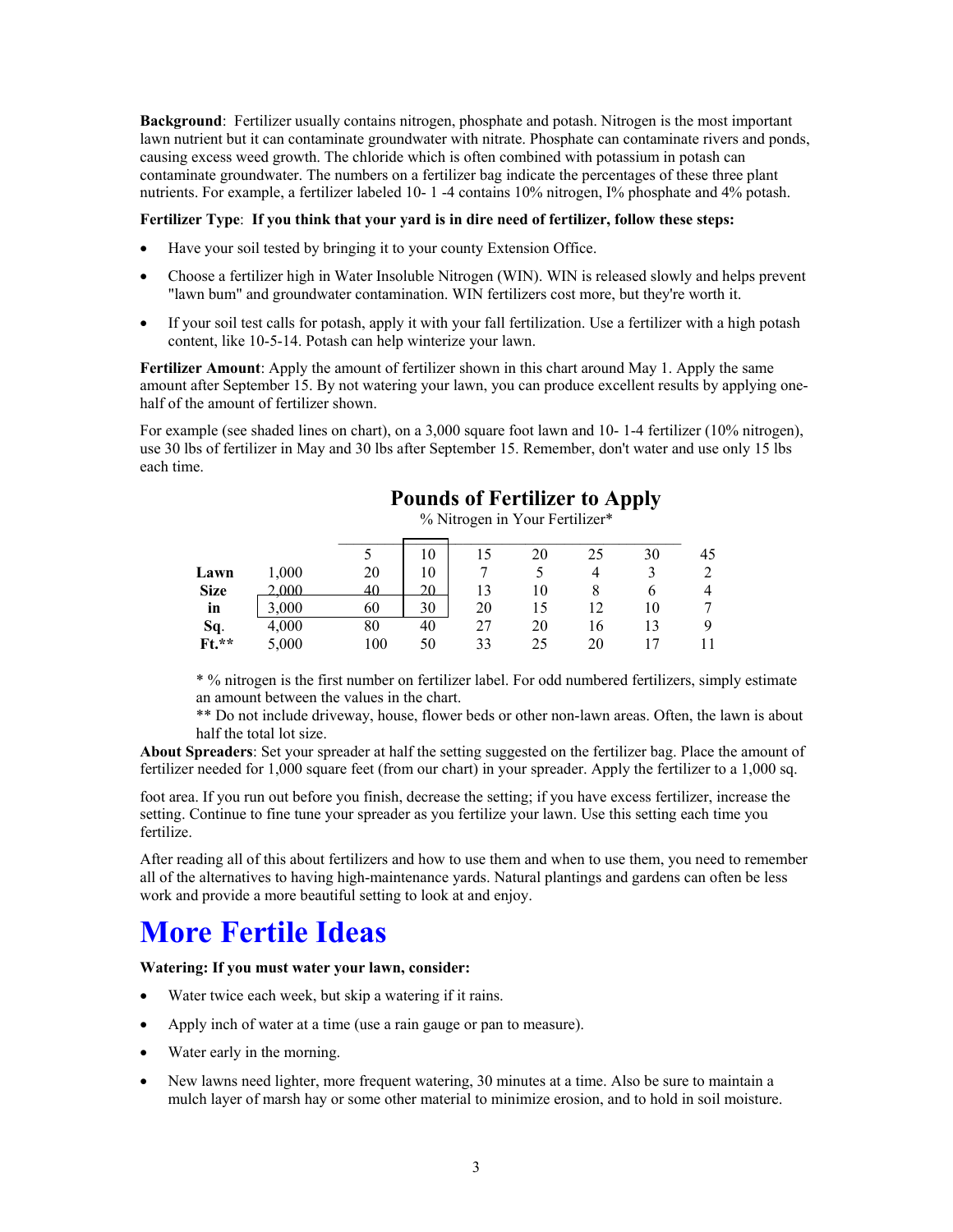**Mowing**: Mowing too short stresses the lawn and promotes weed growth by allowing sunlight to reach weed seedlings.

- Set your mower blades at 2.5 inches above the ground.
- Mow your lawn before the grass gets 4 inches tall.
- Leave your clippings on the lawn. They fertilize the soil and do not cause thatch as was once thought.
- Mulcher mowers make shorter clippings that decompose faster and help fertilize the lawn.
- Sharpen your mower blades when dull, at least once each year.</TD>

CAUTION: Mowers can start when the blade is turned. Disconnect the spark plug wire from the spark plug before removing the mower blade.

**Weeds**: Control weeds by following good mowing, watering and fertilizing practices.

**Dandelions**: Dig them out. Digging 4 - 5 inches of the root will kill most dandelions. You may have to dig some a second or third time. If you must use chemicals, spray individual dandelions rather than applying a

fertilizer/herbicide blend to the entire lawn.

**Crabgrass**: Keep your lawn tall (at least 2.5 inches) to shade out the crabgrass. Apply crabgrass killer only if you have a noticeable crabgrass problem. Crabgrass is usually not a problem in the shade, so keep your grass at least 2.5 inches tall to shade out the crabgrass. Also, don't apply fertilizer in July and August - this tends to grow crabgrass better than it does lawn.

**Dormant Lawns**: One option is to give your lawn a rest this summer. Don't fertilize your lawn at all, let the grass grow 3-4 inches tall and don't water. Your lawn will turn brown temporarily, but it will green up

again in September when the rains come again. CAUTION: for sensitive grass varieties or lawns with weak root systems, this can be fatal. Try this on a small area first to see how it works for your lawn. Also you may want to overseed in a less sensitive grass variety.

#### **Gardens**:

- Have your soil tested at your County Extension Office. (1)
- Use compost, well-rotted manure or peat moss to increase organic matter in your soil. Locate your compost pile away from your well. A composting brochure is available. (1) (3)
- Use mulches to reduce water needs and weed growth.
- Plant cereal rye or annual ryegrass in the fall and rototill it down in the spring. This adds organic matter to your soil and the grass roots absorb nitrate in late fall and early spring, keeping it from contaminating groundwater.(2)
- Don't spray just because you see insects eating your plants. Insecticides kill good bugs as well as pests. Identify the problem insect (1). Wait and see if it gets worse - good insects like lady beetles might keep the problem under control. First, pick them off by hand, if you decide you must spray, use a product that says (on the label) that it is approved for your crop and will kill the insect in question. Consider using insecticidal soaps and bacterial sprays like "BT."

#### **If you decide to spray, read and follow all label directions exactly.**

#### **For More Information:**

- Your County Extension Office
- Your Local Gardening Center
- Order "Recycling Publications" from the WDNR, 2421 Darwin Rd, Madison, WI 53704. OR the "Yard Care and the Environment" series from your County Extension office.

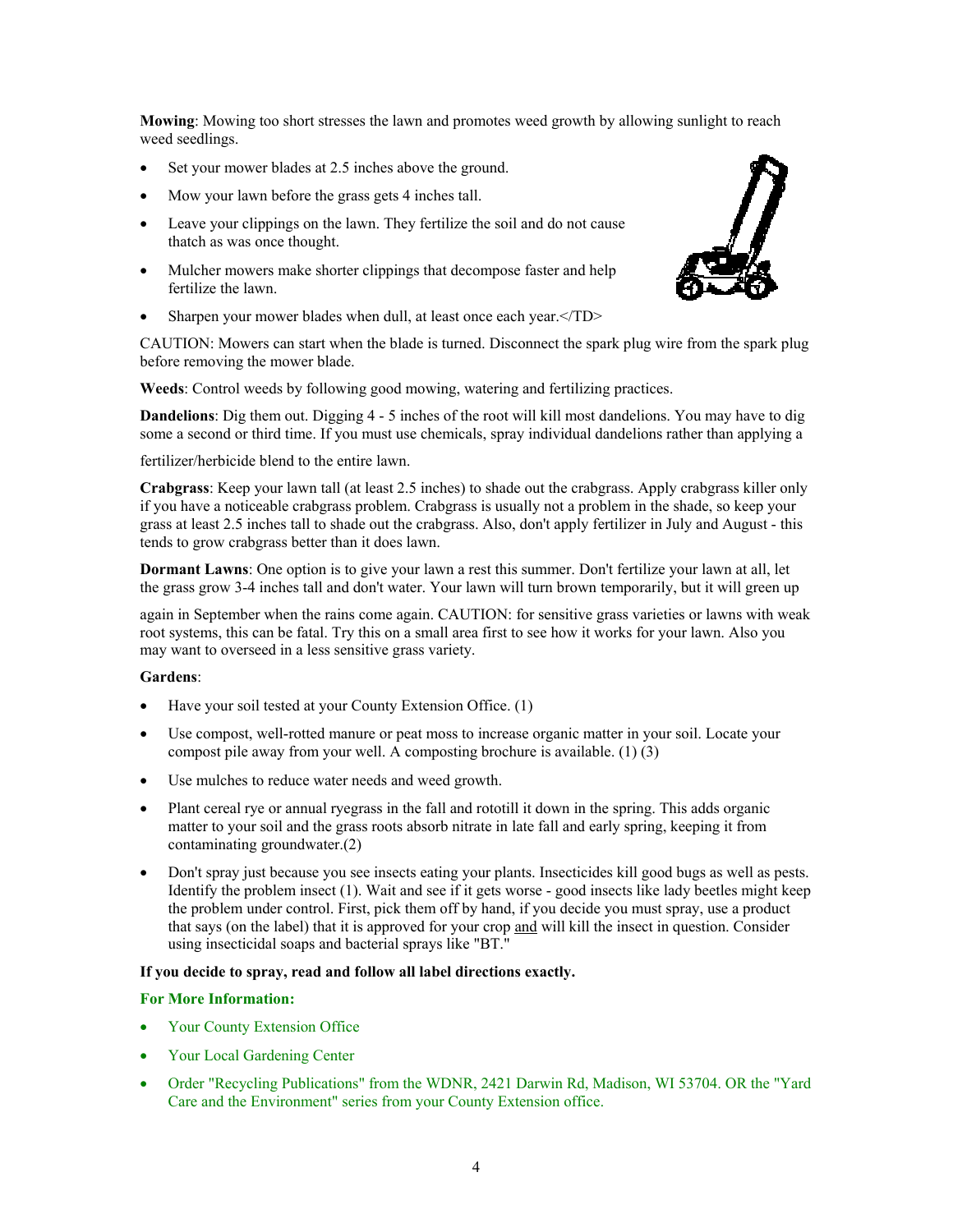# **Groundwater – Smart Household Cleaners**  $f$ *rom*  $A - Z$

Some household cleaners, like drain cleaners, are very poisonous (1). Others, like bleach, can hurt your septic system. Many, like laundry spot remover and some floor cleaners contain substances classified as priority pollutants by the EPA (2). Septic systems can't detoxify all of the chemical compounds found in these products and, consequently, some end up in groundwater. Following is a list of alternatives to cleaners you or someone in your family may have used in the past:

**Abrasive Cleanser**: Mix salt, baking soda and water into a paste.

**Bleach**: Substitute borax.

**Brass**: Mix equal parts flour and salt into a little vinegar.

**Carpets**: Sprinkle borax and vacuum. For stains, rub borax into dampened area, let dry, vacuum.

**Coolers**: Wipe the inside of insulated plastic coolers with vanilla to eliminate odors.

**Deodorizers**: Buy house plants, use potpourri, candles, cedar shavings (available in pet shops).

**Disinfectants**: cup borax plus cup rubbing alcohol in 1 gallon hot water. Do not mix bleach and ammonia.

**Drains**: Pour 1/4 cup baking soda down drain, follow with cup vinegar. When fizzing stops, flush with boiling water.

**Fabric softener**: Add 1/4 cup baking soda to final rinse.

**Flea collar**: Substitute brewer's yeast in pet's diet.



**Floors** and toilets: 2 tablespoons borax plus 2 tablespoons dish detergent in 1 gallon hot water.

**Furniture**: 1 ounce lemon juice plus two ounces mineral oil. Toothpaste removes water stains.

**Grass stains**: Butter-milk rubbed into stain - wash as normal.

**Hands**: To clean paint and grease off of hands, rub them with baby oil or margarine. Wipe dry on paper towel, then wash with soap and water.

**Insects on house plants**: Pick off and use mild, diluted dish soap or insecticidal soap available from garden supply stores.

**Laundry presoak**: Soak spot with 1/4 cup borax in two cups cold water before washing. For greasy stains, rub with com meal and water or baby oil, rinse with lemon juice, then wash. Soak perspiration stains with

one cup of white vinegar in one gallon of water.

**Moth repellant**: Cedar shavings, lavender.

**Ovens**: Dampen grimey spots and sprinkle with salt while oven is still warm. Scrape after oven cools. Greasy spots can be scrubbed with straight vinegar or a paste of baking soda and water.

**Silver**: Soak in baking soda and buttermilk, brush with toothpaste or boil for 3 minutes in one cup water, one teaspoon baking soda, one teaspoon salt and a piece of aluminum foil. Rinse well in water and dry with a soft cloth.

**Stains**: Club soda will remove fresh blood stains and chocolate stains.

**Toilets**: Borax and a toilet brush.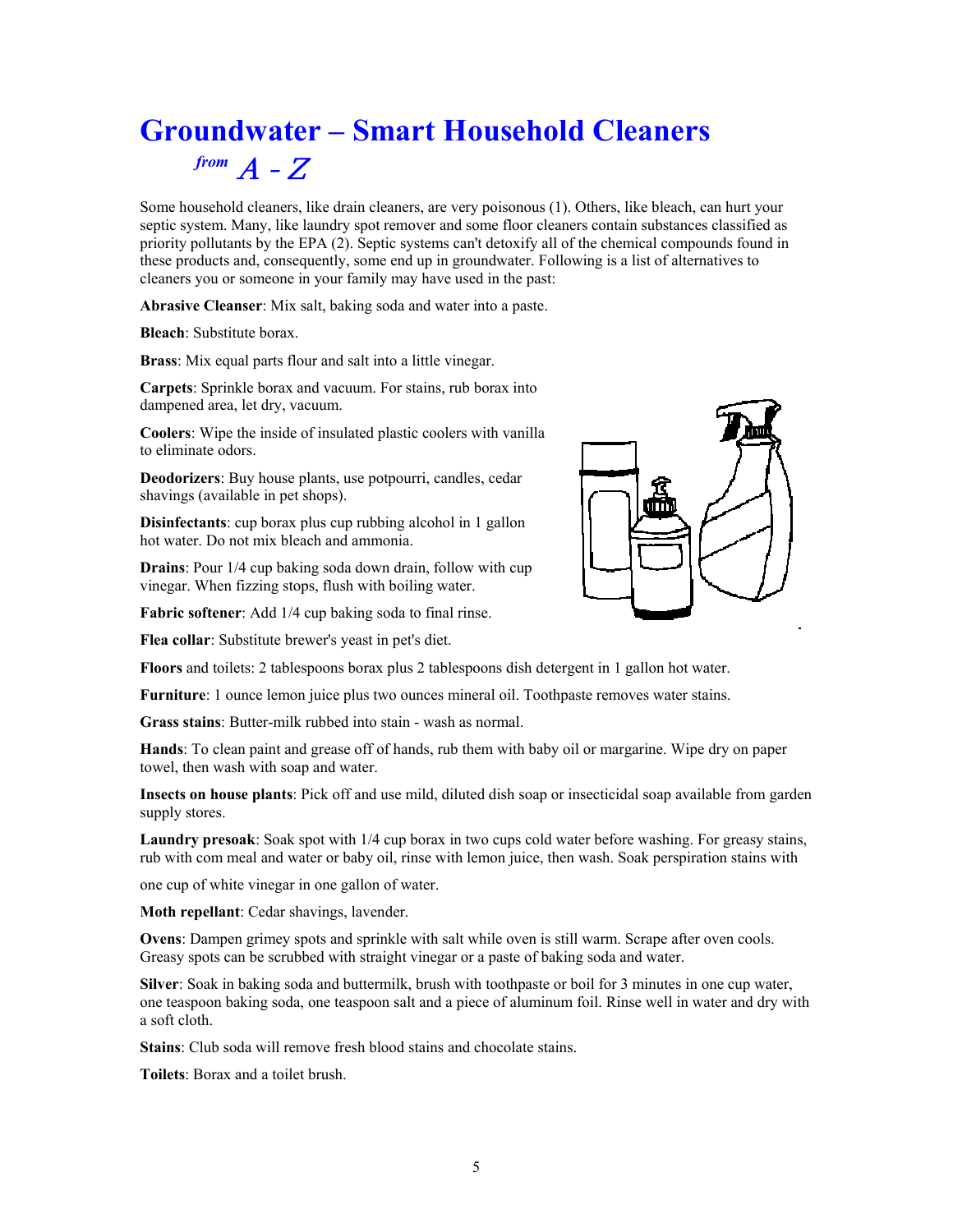**Windows**: Two tablespoons sudsy ammonia plus 3 drops dish detergent in 1 quart water. Or diluted white vinegar in a spray bottle.

**Zebra (and other pet) stains**: Rub with 1/4 cup dish detergent in 1/4 cup vinegar. Blot dry, rinse with water.

#### **For more information:**

Poison Information Center (for accidental poisonings): (608)2 2-3702 and (414)266-222</FONT>

U.S. Consumer Products Safety Commission: 1-800-638-2772.

# *Workshop Tools to* **Protect Groundwater**

### **Vehicles**

**Absorbent**: Always keep absorbent on hand to clean up spills and drips. "Store bought" absorbent works fme, or use cat litter or Portland cement. Dispose of used absorbent in a plastic bag in the trash.

**Antifreeze**: Can be re-used indefinitely! If dirty, strain through a piece of window screen in a funnel and put back in radiator.

**Dirty or Old Gasoline**: Filter through a paper coffee filter and mix with fresh gas (5 parts fresh : I part old). If old gas contains water, add 3 tablespoons "dry gas" per gallon gas.

**Oil Filters**: Drain thoroughly, wrap in newspaper, place in plastic bag and dispose in garbage.

**Transmission Fluid**: Buy recycled transmission fluid - your purchase helps keep transmission fluid out of landfills.



### **Workshops**

**Paint**: Use lead free paint that doesn't contain mercury or mercuric compounds. Latex or water-based paints are safer than oil-based. If you have extra paint after a project, share with a neighbor, church or theater group.

**Paint Stripper**: Use a heat gun rather than chemical strippers. Always follow the instructions when using any paint stripping method.

**Sidewalk De-icer**: Use sand or cat litter to provide traction on an otherwise icy sidewalk.

**Wood Preservatives**: Use pressure treated wood rather than applying liquid

decontaminate soaps and will use the phosphate in detergents as fertilizer.

### **Fuel Oil Tanks**

**All Tanks**: Installation, removal or upgrading of any tank must be done by a state certified contractor.

**Buried Tanks**: If the tank is not essential, hire a state certified contractor to remove it. If you need to keep the tank, register it with the state of Wisconsin and check it regularly for leaks.

**Above Ground Tanks**: These fuel oil tanks don't need to be registered. Consider installing a diked concrete pad or an inexpensive



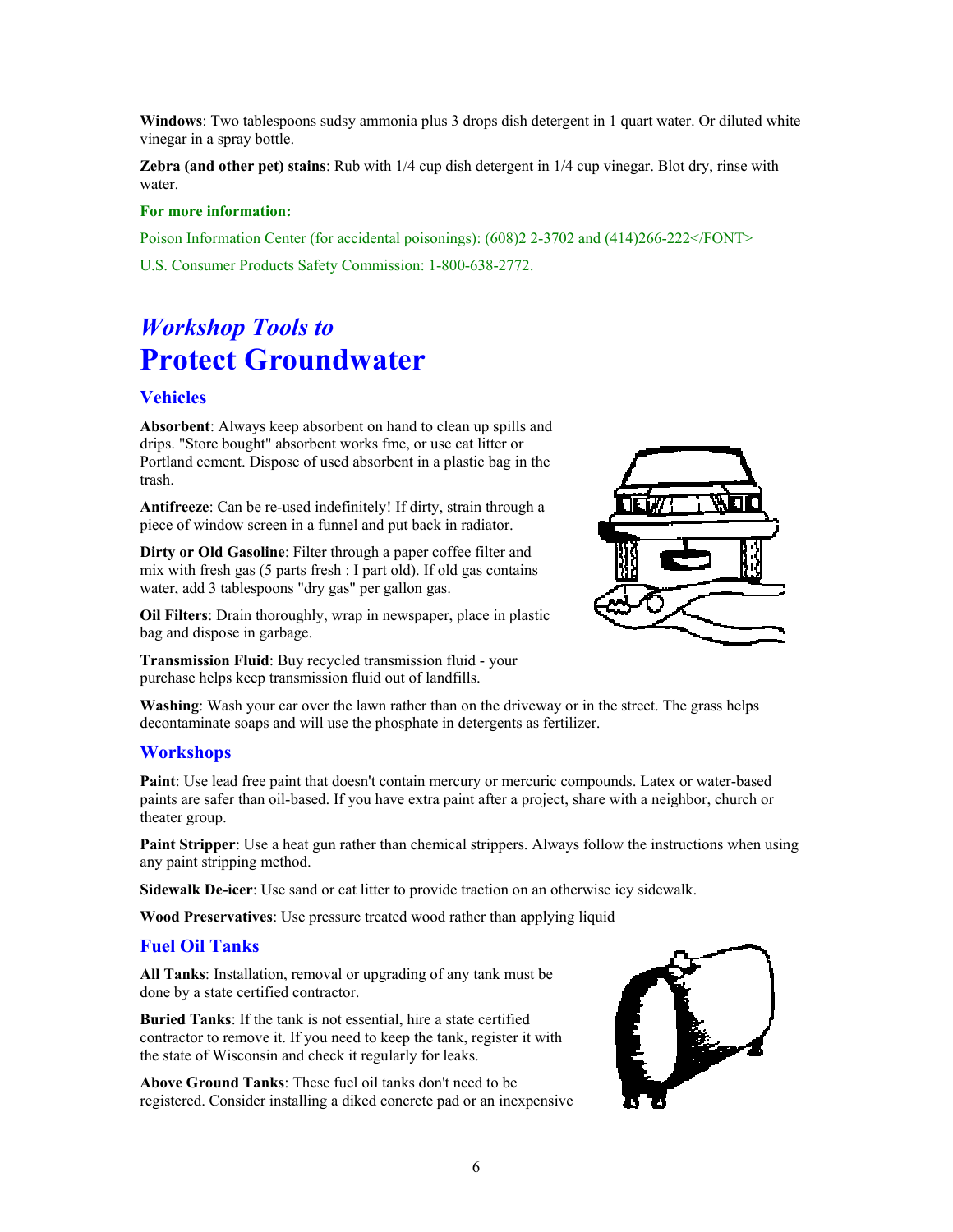plastic confinement system under your tank to catch spills and overfills.

**Basement Tanks**: Seal all holes in the basement floor to prevent groundwater contaminat in case of leak or accidental overfill.

**Leaking Tanks**: Imediately call each of the following:

- DNR Leaking Tank Coordinator at your District DNR office.
- Wisconsin Spills Hotline: 608-266-3232.
- Your local fire department.

#### **All Chemical Products**

**Shopping**: BUY ONLY WHAT YOU PLAN TO USE IN ONE YEAR. This reduces fire hazards and groundwater contamination risk. It also assures that you will have fresh products to use. Some products (like pesticides) deteriorate with age. Others (like brake fluid) absorb moisture from the air. Still others

(like latex paint) should not be allowed to freeze.

**Storage**: Store chemicals over a concrete floor away from your well and furnace and out of the reach of children. If you have a basement well, don't store chemicals in the basement. Note: basement wells are now illegal in most situations (see plumbing section on next page).

# *Your Pipeline to a* **Safe Water Supply**

#### **Septic and Sewer**

**Pumping**- pump your septic mk every 2 - 3 yews. A free brochure ("Maintaining Your Septic System") is available. (2)

and

**Cleansers***-* strictly limit the amount of disinfectants, Sewerb'l'each and cleansers that end up in your septic system.

**Toxic chemicals** - don't put paint thinner, paint, degreasers, pesticides, or oil down the drain.

**Chemical septic additives** - don't use them. (2)

**Failing septic systems** - if septic liquids are rising to the surface, get help immediately. (2)

**Subdivisions** - an average septic system puts about 10 pounds of nitrate per person per year into groundwater. Support efforts to extend sewers out to nearby subdivisions.

#### **Wells**

**Water tests** - if you have your own well, get a homeowner's water test and then test water yearly for nitrate and bacteria (1). If it tests unsafe, get help right away (2). If the nitrate nitrogen level is I 0 parts per million (ppm) or higher, use bottled water for making infant formula. Test the air in your basement for radon (4).

**Well Safety** - a free brochure ("You And Your Well") explains how to check your well for safety. (2)

**Basement and pit wells** - these are often illegal and should be replaced with safe, modem wells which meet state and local codes. (1) (2)

**Unused Wells** - properly abandon as soon as possible. A video and brochure are available. (3), (4)

**Deep Wells** -if your well extends into bedrock, contact the DNR about testing your water for radiation and radon. (4)